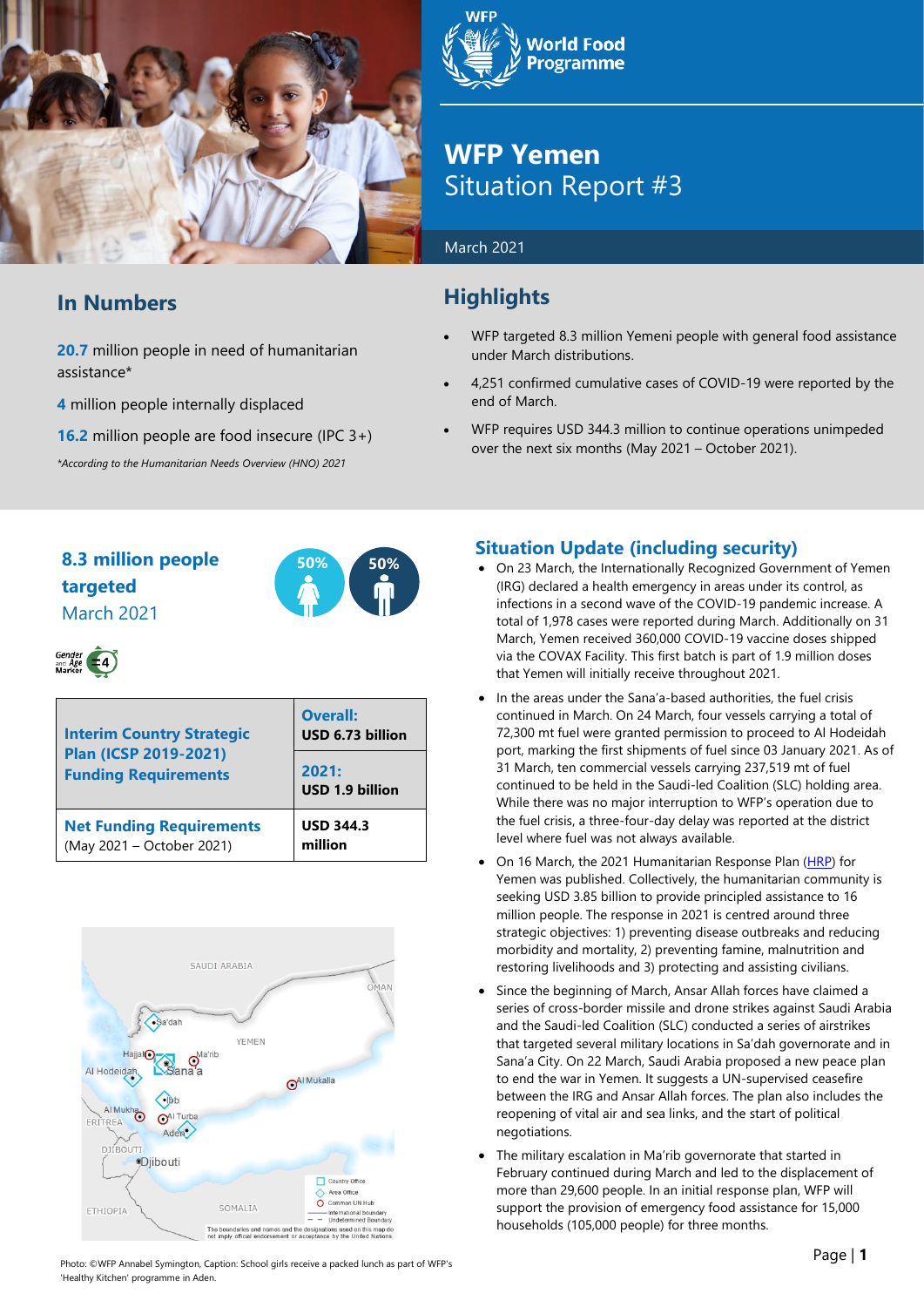### **WFP Response**

- Under the March cycle, WFP targeted 8.3 million people with food assistance. Of these, 5.5 million people were targeted with in-kind food assistance, over 1.6 million people with commodity vouchers and more than 1.2 million people with cash-based transfers.
- Targeting and biometric registration activities in Yemen continued throughout March. By the end of March, over 1.7 million beneficiaries in IRG areas have been biometrically registered. In areas under the Sana'a-based authorities, following the start of biometric registration activities in Sana'a city in November 2020, WFP launched the provision of general food assistance through cash transfers. As of the end of March, a total of 27,500 beneficiaries were registered with plans to complete registration of over 141,000 people in three districts of Sana'a City within the first phase.

### $\mathbb{R}^{n}$

#### **100 Livelihood and Resilience Projects**

In March, WFP reached over 245,000 beneficiaries with cash transfers for their participation in food assistance for assets (FFA). Two implementing partners completed all the field activities for 160 assets in Hadramawt, Dhamar, Ibb and Al Mahwit governorates. This brings the total of completed sites during the month to 230, including rural road rehabilitation, water harvesting schemes and agricultural projects. Food for training (FFT) activities were completed in Hadramawt and Lahj governorates where 400 women were enrolled in sewing, first aid and primary care provision, incense and perfumes production and henna decoration trainings.

#### **School Feeding Programme**

- The Ministry of Education (MoE) under the IRG announced that the current academic year closes on 29 March. Similarly, in the areas under the Sana'a-based authorities, the academic year will also end early, final examinations are scheduled in the first half of April. Consequently, WFP and MoE have agreed to increase daily ration distributions during the remaining school and examination days. The remaining stocks will be distributed as one-off take-home rations.
- Under the March cycle, WFP reached around 1.29 million students with the school feeding programme. Additionally, around 6,300 students were supported with freshly prepared meals via the healthy kitchens programme in Aden.

# **Nutrition Assistance**

- In March, WFP started the gradual resumption of the blanket supplementary feeding programme (BSFP) across the country. Nutrition programmes were experiencing shortfalls, affecting 1.4 million children and pregnant and lactating women (PLW) from August 2020 until February 2021 due to global shortages in the production and availability of wheat soya blend (WSB+) and specialized nutritious foods.
- In March, WFP reached over 278,700 beneficiaries, 115,500 children aged 6 to 59 months and 163,200 pregnant and lactating women and girls (PLWG), with its Targeted Supplementary Feeding Programme (TSFP) to treat moderate acute malnutrition (MAM). For MAM prevention, WFP reached 232,600 children aged 6 to 23 months and 326,400 PLWG with its Blanket Supplementary Feeding Programme (BSFP).

# **Supply Chain**

• Under the March distribution cycle, WFP dispatched around 68,500 mt of commodities under the general food assistance, school feeding, and nutrition programmes. In addition, WFP contracted

wholesalers completed the deliveries of 22,100 mt of commodities for commodity vouchers assistance.

- Shipping operations have brought 12,600 mt of cereals into the country in March. Shipping also received around 650 containers holding around 12,700 mt of mixed commodities.
- On behalf of WHO, UNHCR and MSF, WFP received 68 containers holding various medicines and non-food items.
- In March, Supply Chain awarded around 35,000 mt of wheat flour and 10,400 mt of sugar, salt, high-energy biscuits, Immediate Response Rations (IRR) and other commodities to various suppliers across the country to meet the anticipated pipeline requirements.

# **Clusters and Common Services**

#### ÷22. **Food Security and Agriculture Cluster (FSAC)**

• On 25 March, in Aden, the FSAC led a consultative workshop on the food security response strategy as part of the 2021 Yemen HRP on 25 March 2021. The workshop provided a forum for detailed discussions and consultations with UN agencies, NGOs, and relevant technical line ministries in the areas under the IRG on the key achievements, the challenges, and the lessons learned in 2020 and the plans for 2021.

# **Logistics Cluster**

- In March, the Logistics Cluster has received around 729  $m<sup>3</sup>$  of cargo in common storage on behalf of four partners and transported by road over 197  $m<sup>3</sup>$  of cargo on behalf of two partners.
- Through its different activities, the Logistics Cluster supported 33 partners during March.

#### **Emergency Telecommunications Cluster (ETC)**

- The ETC completed the setup of a dedicated server room at the United Nations Common Accommodation Facility (UNCAF) in Sana'a.
- During March, ETC and United Nations Department for Safety and Security (UNDSS) conducted a joint mission to Al Makha UN site for preventive and corrective maintenance for Security Communication System (SOC).

#### **Bilateral Service Provision (BSP)**

• In March, BSP delivered around 632,000 litres of fuel to WHO and UNICEF to support the uninterrupted services of hospitals and local water and sanitation services. Additionally, BSP continued to extend its support to partners by shipping over 2,600  $m<sup>3</sup>$  of medical supplies by sea on behalf of UN agencies. Around 33,500 litres of fuel were delivered to NGOs and UN facilities.

#### **Resourcing Update**

• Based on the Interim Country Strategic Plan, WFP urgently needs an additional USD 344.3 million to ensure operations can continue unimpeded over the next six months as per the following:

| <b>Activity</b>                                | <b>Funding requirement in USD</b> |  |  |  |
|------------------------------------------------|-----------------------------------|--|--|--|
| General Food Assistance                        | 231.4 million                     |  |  |  |
| <b>Nutrition</b>                               | 83.5 million                      |  |  |  |
| School Feeding                                 | 3.1 million                       |  |  |  |
| Livelihoods                                    | 13.6 million                      |  |  |  |
| <b>UNHAS</b>                                   | 8.2 million                       |  |  |  |
| Logistics Cluster                              | 4.5 million                       |  |  |  |
| Emergency<br><b>Telecommunications Cluster</b> |                                   |  |  |  |